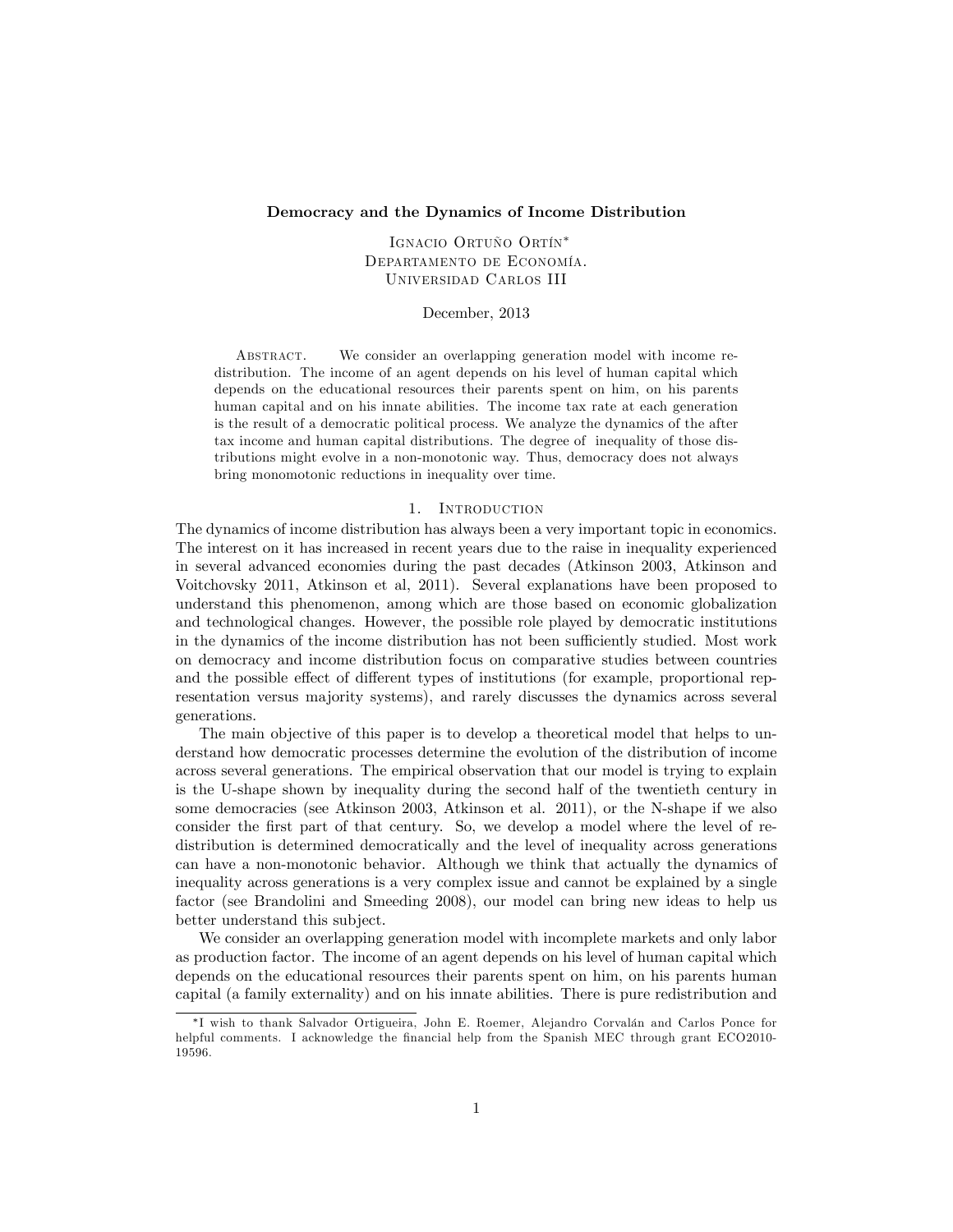the income tax rate at each generation is the result of a democratic political process. We analyze the dynamics of the after tax income and human capital distributions. We show that this type of "democratic" economic environment does not always bring nonmonotonic reductions in inequality over time. Thus, we identified an additional reason to those in the existing literature that helps us understand the empirical evidence observed in some advanced economies. The intuition behind our result is simple: Suppose that in a first generation inequality is high. Unless the democratic system gives too much weight to the rich, the corresponding tax policy will be very redistributive, and as a consequence the distribution of resources spent on education quite equal. It follows that inequality in the next generation will be low, which makes for a less redistributive tax policy, and a more unequal distribution of resources spent on education. Thus, in the third generation inequality goes up which implies a more redistributive tax policy and so on. We show that this non-monotonic dynamics is more likely to occur the lower is the influence of the family externality and the greater the effect of the educational resources in the acquisition of human capital.

Related Literature: The closest works to ours are those of Roemer (2005) and Benabou (2002, 2005). Roemer (2005) analyzes the long-run income distribution under democracy using an economy similar in many aspects to the one in this paper<sup>1</sup>. The fundamental differences with our approach are that i) he focuses on the long term, i.e. in the steady state, rather than in the dynamics and ii) he does not include "innate abilities" as an input in the formation of human capital. It is because of this second difference that his model cannot generate the type of non-monotonic income distribution dynamics that we obtain here.

Our economic model is very much based on Benabou (2005) from whom we draw the way to model the formation of human capital, the functional form of several distributions and the specific type of admissible income redistribution policies. We, however, make some simplifications and changes to be able to obtain results on the dynamics of the model. As in the case of Roemer  $(2005)$ , the main difference with our work is that Benabou  $(2005)$ does not study the dynamics but only the steady state equilibrium. In particular he analyzes the possibility of several steady state equilibria each of them showing a different relation between inequality and redistribution (see also Alesina and Angeletos 2005).

Ichino et al. (2011) consider an overlapping generation economy in which, as in our model, in each period there are fathers and sons. Fathers choose the policy redistribution for their sons and choose investment to produce son's talent. As in the previous cited work they don not consider the short run dynamics, i.e. the dynamics of the first two or three generations, but only the steady state equilibrium.

Other papers where only the long run or the steady state equilibrium is analyzed are Hassler et al (2003), Krusell et al. (1997) and Azzimonti et al (2006). Hassler et al (2005), however, focus on the long-run level of redistribution as well as in the redistribution dynamics, as we do here. Their economic model is quite different from ours and in particular it does not consider fathers and sons and the process of human capital formation. Interestingly, they also get, like us, a non-monotonic dynamics of the income distribution. However, their result is generated by a mechanism completely different from ours. In their case the oscillations are generated by the economy, and the political system plays a moderating role of these oscillations, the opposite that in our case where it is

<sup>&</sup>lt;sup>1</sup>Roemer (2001) develops a dynamic model of political cycles based on Hirschman(1982) where political moods change from a private orientation to a public orientation. However, political cycles in such model are generated in a very ad hoc way.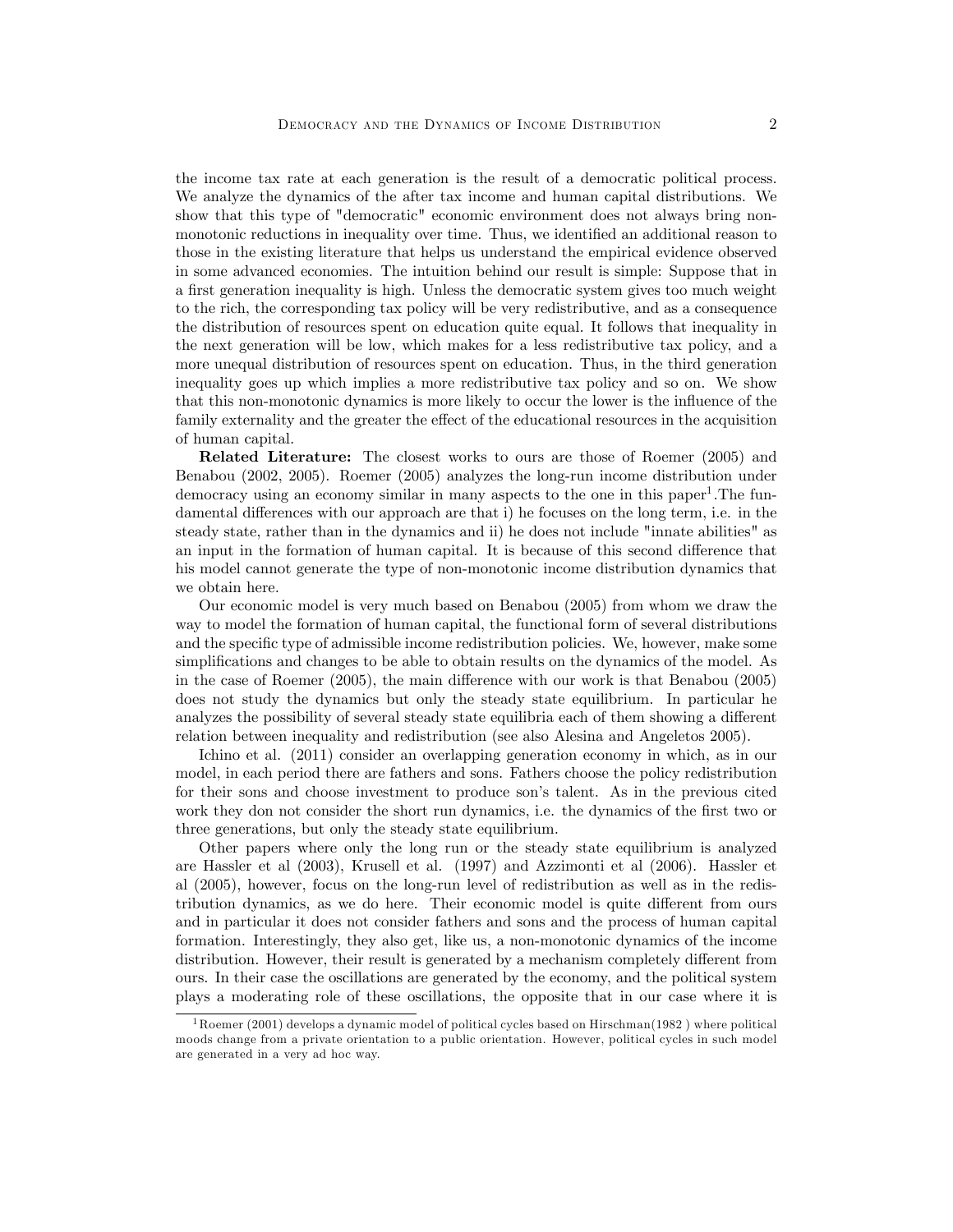the political system which generates oscillations in the distribution of income. Moreover, in their model redistribution policies show persistence, i.e. redistribution today implies that more voters tomorrow will benefit from redistribution, just the opposite from the conclusion obtained here.

### 2. The basic model

The economy is modeled according to Benabou (2002, 2005) and Roemer (2005), albeit with certain modifications that allow us to obtain analytical results. We consider an overlapping generations economy with a continuum of agents at each period  $t = 1, 2, 3, ...$ Each agent lives for two periods. In the first period the agent is a child and in the second period is an adult. As a child an agent neither works nor consumes. As an adult the agent works, consumes and invests in the education of his child. We identify the level of education of an agent with his human capital. It is assumed that a child born in generation t acquires a level of human capital  $h_{t+1}$ 

$$
h_{t+1} = k \varepsilon r^c h_t^b \tag{1}
$$

where  $h_t$  is the human capital of his father, r is the amount of education inputs received,  $c > 0, b > 0, k > 0$  are constants and  $\varepsilon$  is his level of innate ability. The distribution of innate ability among agents is and i.i.d. random variable<sup>2</sup> and  $log(\varepsilon)$  is distributed according to a normal  $N(\frac{-s^2}{2})$  $(\frac{s^2}{2}, s^2)$ , so that  $E[\varepsilon] = 1$ . At time  $t = 0$  the distribution of human capital h among adult agents is given by a lognormal with parameters  $m_0$  and  $\Delta_0$ , i.e.  $\log(h) \sim N(m_0, \Delta_0)$ . The realization of  $\varepsilon$  takes place at the beginning of the adult period. Thus, when an adult invest  $r$  in the education of his child he does not know the realization of  $\varepsilon$ . It will turn out that in all subsequent periods  $t = 1, 2, \dots$ , the distribution of h will follow a lognormal as well. Thus, we write the distribution function of human capital at time t as  $F(h; m_t, \Delta_t)$  where  $m_t$  denotes the mean and  $\Delta_t$  the variance of log(h).

The income obtained by an adult agent born in generation  $t-1$  is equal to his level of human capital  $h_t^3$ . An adult agent cares about his consumption,  $q_t$ , and the (expected) human capital of his child,  $h_{t+1}$ . We represent his preferences by

$$
U(q_t, h_{t+1}) = q_t^{\theta} h_{t+1}^{1-\theta}
$$
\n(2)

where  $0 < \theta < 1$ .

The consumption level  $q_t$  is equal to the after tax income minus the resources spent on the education of his child. We are assuming that there is only private education. Our results can be easily generalized to the case where there is also public education. Taxes are used to make income transfers among adults. At each generation  $t$  society has to choose the type of income transfer policy to be implemented that period. Let  $\mu$  denote the mean income in society. We follow Benabou (2002, 2005) and assume that the after-tax income, h, for an (adult) agent with pre-tax income h is given by  $4$ 

$$
\widehat{h} = w(\tau)\widetilde{h}^{\tau}h^{1-\tau}
$$
\n(3)

<sup>&</sup>lt;sup>2</sup>Having this random variable is essential for our results. Romer $(2005)$  does not include it and therefore can not generate the kind of dynamics that we obtain here.

 $3$ Our results remain true if, as in Benabou (2005), we assume that this income also depends on effort and on a random variable capturing market luck.

<sup>4</sup>Here we have removed the subscripts. Whenever it is clear we will not use subscripts.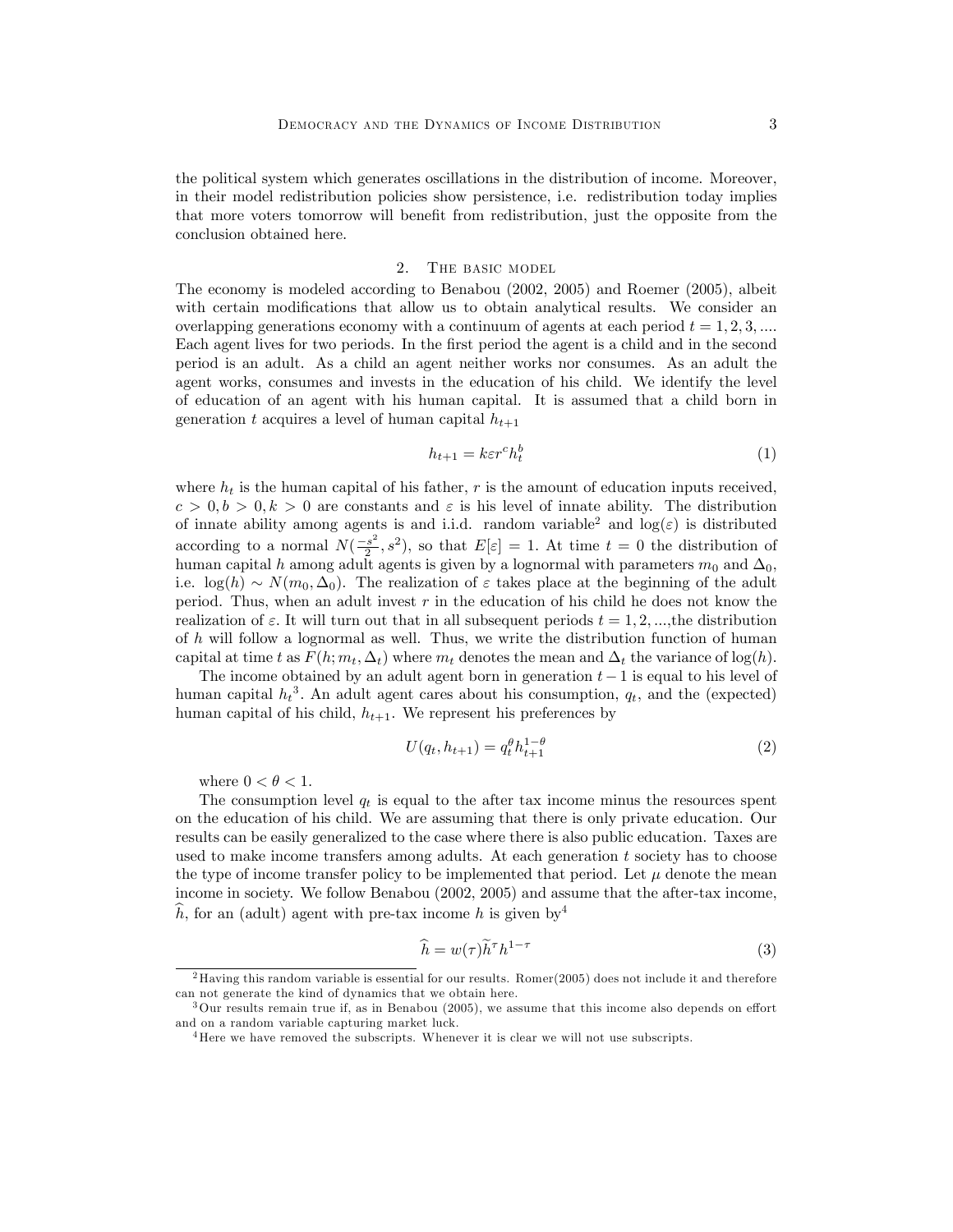where the break-even human capital level  $\tilde{h}$  is determined by

$$
\int_0^\infty \tilde{h}^\tau h^{1-\tau} dF(h; m, \Delta) = \mu \tag{4}
$$

Thus,  $\tau$  indicates the degree of progressiveness of the income redistribution scheme. If  $\tau = 0$  there is no redistribution at all. When  $\tau = 1$  all agents end up with the same after tax income. Taxation creates a distortion and the term  $w(\tau)$  captures the economic waste associated to it. It is assumed that  $0 \leq w(\tau) \leq 1$ ,  $w(0) = 1$  and  $w'(\tau) < 0$ . This term  $w(\tau)$  does not appear in Benabou (2002, 2005) where the distortionary effect of taxation is obtained by considering an elastic labor supply. We adopt this ad hoc specification for simplicity. In the Appendix we show that our numerical results remain true under a more general model with elastic labour supply as the one in Benabou(2005).

Given a redistribution policy  $\tau$  an agent with human capital h spends the fraction  $\gamma$ of his after-tax income in the education of his child. Thus, consumption is  $q = (1 - \gamma)h$ and his optimal  $\gamma$  maximizes utility  $U(q, h_s)$ , where  $h_s$  denotes the human capital of his son. I.e., $\gamma$  is the solution to

$$
\max_{\gamma} \left( (1 - \gamma)\widehat{h} \right)^{\theta} \left( E[\varepsilon]k \left( \gamma \widehat{h} \right)^{c} h^{b} \right)^{1 - \theta} \tag{5}
$$

It is easy to see that the solution to (5) does not depend on h and  $E[\varepsilon]$  and is given by  $\gamma^* = \frac{c(1-\theta)}{\theta + c(1-\theta)}$  $\frac{c(1-\theta)}{\theta+c(1-\theta)}$ . It will be convenient to write  $\theta + c(1-\theta) \equiv \eta$  and  $\gamma^* = \frac{c(1-\theta)}{\eta}$  From now on, we will drop the asterisk from  $\gamma^*$ .

Notice that if  $F(h; m, \Delta)$  is a lognormal distribution we have that

$$
\int_0^\infty h^a dF(h; m, \Delta) = \exp(am + a^2 \frac{\Delta^2}{2})
$$
\n(6)

From (4) and (6) we obtain

$$
\widetilde{h}^{\tau} = \exp(m\tau + \frac{\Delta^2}{2}(1 - (1 - \tau)^2))\tag{7}
$$

Thus, using (7) and (3) the indirect utility function for an adult agent with human capital h can be written as,

$$
u(\tau; h) = \left( (1 - \gamma) w(\tau) \exp(m\tau + \frac{\Delta^2}{2} (1 - (1 - \tau)^2)) h^{1 - \tau} \right)^{\theta}
$$
(8)  

$$
\left( \left( \gamma w(\tau) \exp(m\tau + \frac{\Delta^2}{2} (1 - (1 - \tau)^2)) h^{1 - \tau} \right)^{c} h^{b} \right)^{1 - \theta}
$$

Dropping the terms that do not depend on  $\tau$  and writing  $y \equiv \log(h)$ , we write the log of the indirect utility function (8) as

$$
v(\tau; y) \equiv \log(w(\tau)) + m\tau - \frac{\Delta^2}{2}(1-\tau)^2 - \tau y \tag{9}
$$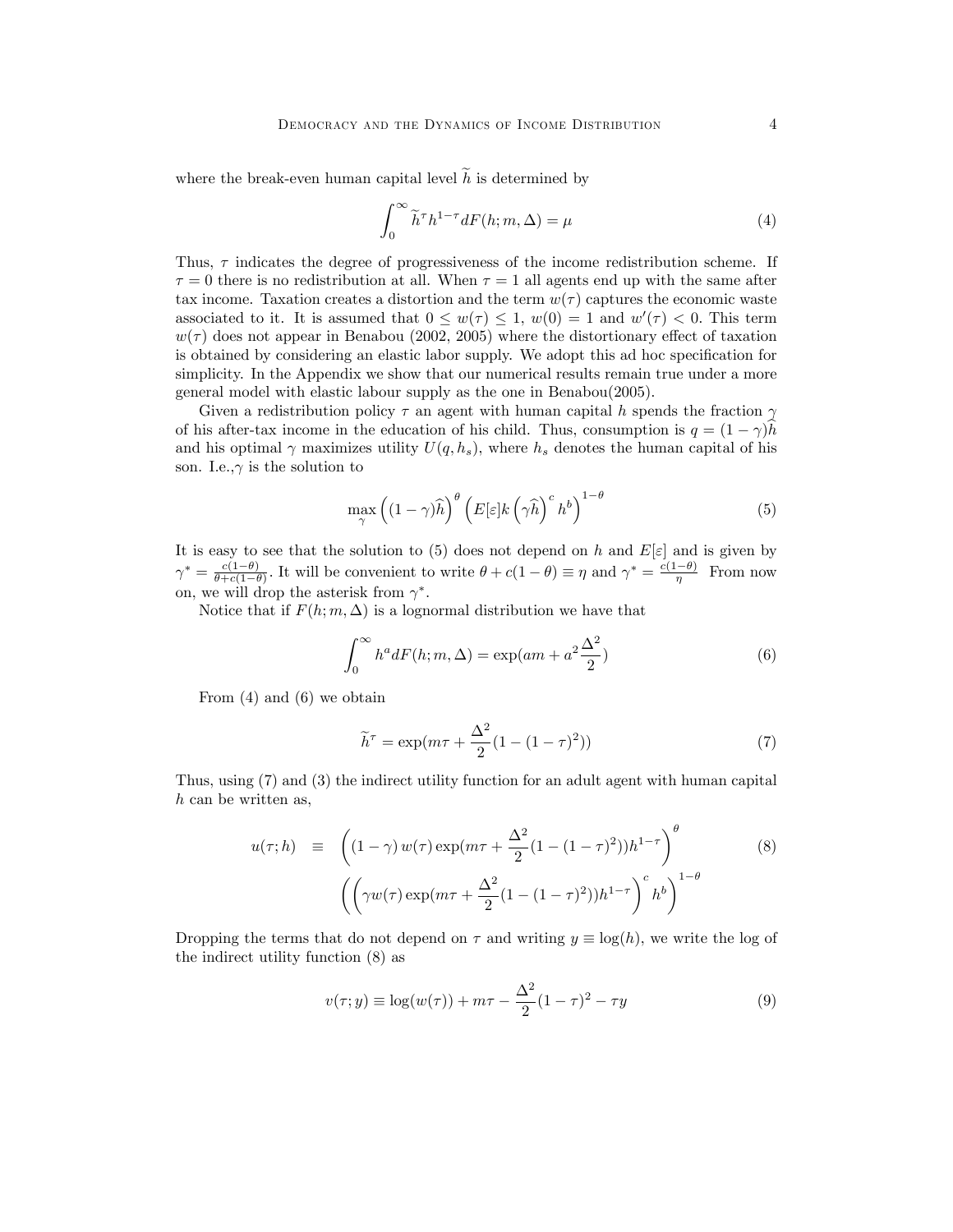2.1. The Political System. The tax policy chosen at each period will depend on the distribution of human capital among adult agents and on the specific type of political institution adopted by that society. In this paper we deal with several political models that are commonly used by economists. We will consider first the "median voter" case. The median voter approach is justified when the political system consists of two parties competing for office. Parties propose redistribution policies and adult agents vote for the party that propose the policy that renders them with the highest after-tax income. The objective of each of the parties is to maximize the probability of winning the election. At equilibrium both parties propose the same policy which coincides with the optimal one for the agent with the median level of human capital. However, some scholars see such approach as a poor description of the political process that takes place in democratic societies. The median voter approach predicts that the amount of redistribution is increasing on the degree of inequality (Meltzer 1981). Empirical evidence generally does not support this approach (Alesina and Glaeser 2004, Benabou 1996). In recent years many theories have been proposed to understand this empirical evidence. For example, it might be the case that agents do not have fully selfish preferences (Alesina and Giulano 2009) or that not all groups have the same political influence (Karabourbonis 2010). Other authors defend the idea that social mobility, rather than the level of inequality, is what explains the level of redistribution (Benabou and Ok 2001), and other emphasize the role of ethnic diversity on redistribution (Alesina and Glaeser 2004, Desmet 2009) . The type of electoral rule might also be important, and countries with proportional representation present more redistribution (Person et al 2000, 2007). Some authors (see Roemer 2000) argue that political parties care about being in office as well as about the implemented policy. Thus, parties are ideologic, i.e. they have preferences on the set of possible policies. Under this alternative approach, parties do not need to propose the same policy. This makes for a much more complex and (perhaps) realistic political process. The price to pay, though, is the tractability of the model. In most of the paper we will adopt the median voter approach so that the main ideas can be develop in a very simple setting. The results, however, will be robust to the adoption of a political process with ideological parties. In any case, at this point we only need to assume that at each time  $t$  the implemented redistribution policy  $\tau_t$  depends on  $F(h; m_t, \Delta_t)$  and on the political institution, which is denoted by  $\Psi$ . Since the distribution of human capital will remain log-normal over time we can write  $\tau_t = T(m_t, \Delta_t, \Psi)$  so that T denotes the mapping from the set of human capital distributions and political institutions into the set of redistribution policies.

We are assuming that the policy  $\tau$  is chosen by the adult agents at the beginning of each period and remains constant during the length of the period. In our model a period coincides with the life span of an adult agent. Since in most democracies general elections take place every four or five years the assumption of an election per period is an strong one. The idea is that it takes time to change the tax system in a significant way. Moreover, we can see the outcome of an election in our model as the average outcome of the several elections that take place in a generation.

2.2. Dynamics. In this section we analyze the dynamics of the distribution of human capital. It is assumed that at each generation t, a tax policy  $\tau_t = T(m_t, \Delta_t, \Psi)$  is chosen and implemented. Recall that the share of (after-tax) income spent in the education of a child is given by  $\gamma = \frac{c(1-\theta)}{\eta}$ . Notice that  $\gamma$  does not depend on h and it remains constant over time. However, the level of after-tax income does depend on the implemented tax policy and, as a consequence, the level of resources spent on the education of a child also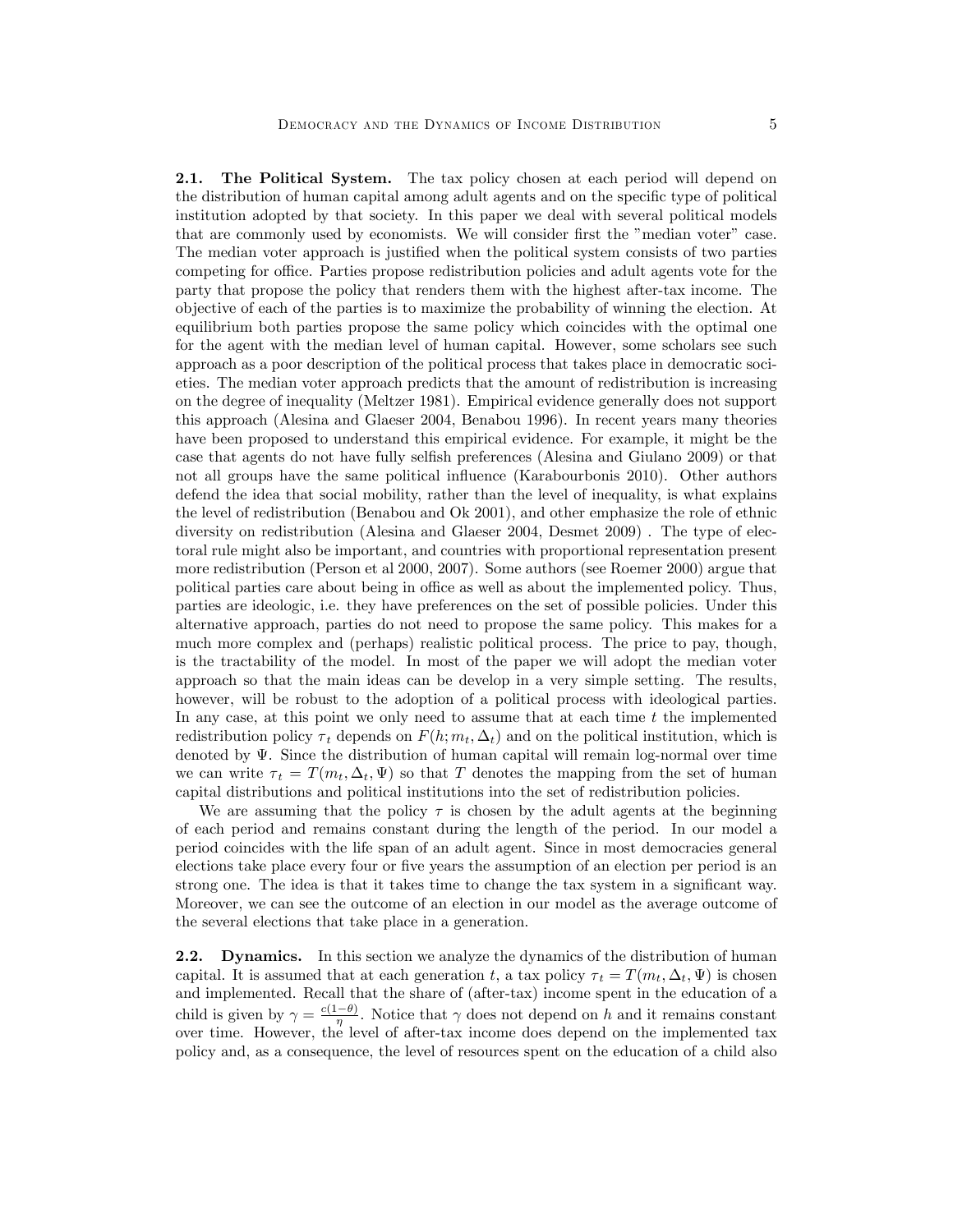depends on the tax policy. Thus, the distribution of human capital among agents in a given period depends on their parents' human capital distribution and on the tax policy implemented in their parent's generation.

Using (3) and the fact that  $r = \gamma h_t$  the law of motion given by (1) becomes

$$
h_{t+1} = k\varepsilon \left(\gamma w(\tau_t)\widetilde{h}_t^{\tau_t}\right)^c h_t^{(1-\tau_t)c+b} \tag{10}
$$

and substituting (7) in it we obtain

$$
h_{t+1} = k\varepsilon \ (\gamma w(\tau_t) \ \exp(m\tau_t + \frac{\Delta_t^2}{2} (1 - (1 - \tau_t)^2))^{\tau_t})^c \ h_t^{(1 - \tau_t)c + b}
$$
 (11)

that can be written as

$$
h_{t+1} = C\varepsilon h_t^{(1-\tau_t)c+b} \tag{12}
$$

where the term  $C = k (\gamma w(\tau_t) \exp(m\tau_t + \frac{\Delta_t^2}{2}(1 - (1 - \tau_t)^2))^{\tau_t})^c$  is the same for all agents. Taking the log of both sides of equation (12) we have

$$
y_{t+1} = \log C + \log \varepsilon + ((1 - \tau_t)c + b)y_t \tag{13}
$$

Since the original distribution of human capital,  $F(h; m_0, \Delta_0)$ , and the distribution of  $\varepsilon$  are log-normal, and h and  $\varepsilon$  are independent random variables, equation (13) implies that for any period t the distribution of human capital remains log-normal and  $\Delta^2$ , the variance of  $y \equiv \log(h)$ , follows the dynamic process

$$
\Delta_{t+1}^{2} = ((1 - \tau_t) c + b)^2 \Delta_t^2 + s^2 \tag{14}
$$

In a similar way, one can easily show that the mean of  $y$  follows the process

$$
m_{t+1} = (c+b)m_t + \log\left(k\left(\frac{c(1-\theta)}{\eta}\right)^c\right) + c\log(w(\tau_t)) + c\frac{\Delta_t^2}{2}\left(1 - (1-\tau_t)^2\right) - \frac{s^2}{2} (15)
$$

Since we are interested on distributional issues an index of inequality has to be specified. The coefficient of variation is quite often used to measure income or wealth inequality. In our case all the distributions are log-normal and such coefficient is  $CV = \sqrt{\exp(\Delta^2) - 1}$ . Thus, income inequality is measure by  $\Delta^2$  and our objective is to analyze the dynamic process of  $\Delta_t^2$  (or  $\Delta_t$ ) given by the system of simultaneous equations (15) and (14). Notice that since the tax policy  $\tau_t$  is given by  $T(m_t, \Delta_t, \Psi)$ , the evolution of  $\Delta_{t+1}^2$  depends, in principle, on  $\Delta_t^2$  and on  $m_t$ . The implications of the chosen policy  $\tau$  on the rate of economic growth and on the evolution of the income distribution can be easily analyze using the previous equations. The relationship between inequality and growth is not the objective of our paper and we remit the reader to Benabou (2002, 2005) who provides an extensive analysis on it, even though in a more general framework.

From equation  $(14)$  we can see that the inequality in human capital in a period, measured by the variance, is a proportion of the previous period inequality plus the "innate" inequality represented by  $\varepsilon$ . Thus, the tern  $(1 - \tau_t) c + b$  measures the intergenerational persistence of human capital and, as indicated by Benabou, it can be seen as an inverse measure of social mobility. If the society adopts a leassez fair policy we have  $\tau_t = 0$  so that  $\Delta_{t+1}^2 = (c+b)^2 \Delta_t^2 + s^2$ . In the opposite case, the full redistribution policy  $\tau_t = \frac{c+b}{c}$  is implemented and we have  $\Delta_{t+1}^2 = s^2$  so that inequality is exclusively due to the differences in the innate ability term.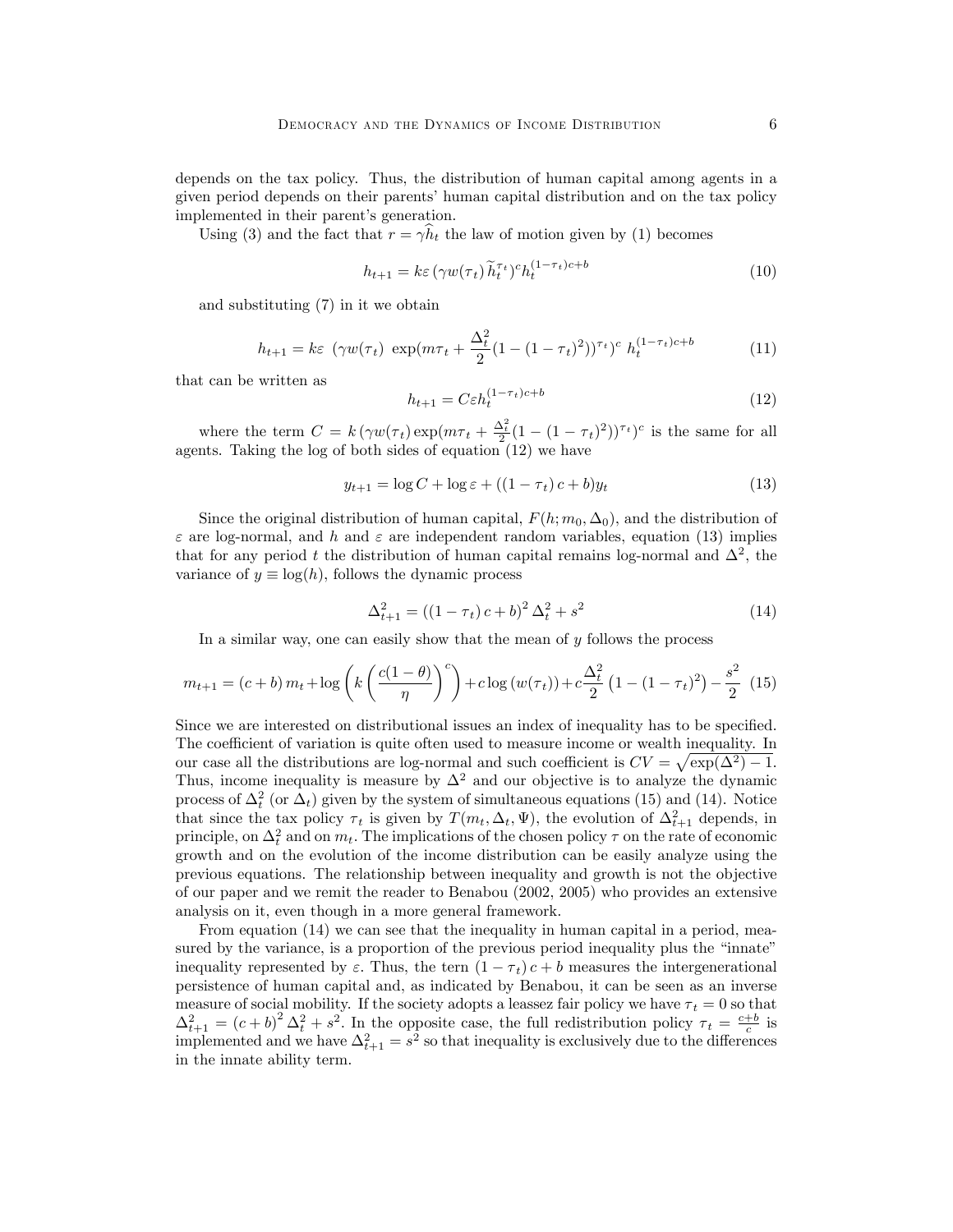The inequality level associated to a steady state of this dynamic process is given by  $\Delta^2 = \frac{s^2}{1-(1-\tau)}$  $\frac{s^2}{1-(1-\tau)c+b)^2}$ . Of course, nothing guarantees yet that the process converges to a steady state solution. To obtain convergence we will need, in addition to restrictions on the parameters b and c, that the function  $T(m_t, \Delta_t, \Psi)$  behaves nicely. At this point, however, there is no much we can say about the function  $T(m_t, \Delta_t, \Psi)$ , which depends on the political institution  $\Psi$ . In any case, we should mention here that the goal in this paper, and contrary to Benabou (2002, 2005), is not the study of the steady state solutions. It might take several generations to reach such steady state and therefore the dynamic path could be as important as the final state.

## 3. The median voter solution

It has already being explained under which assumptions on the political process the median voter solution can be seen as a good prediction of the implemented redistribution policy. In this case, at each period the median voter's optimal policy is implemented. We first need to show that such a median voter is well defined in our model. Thus, we need to check that the preferences of the agents are single-peaked. We will work with the specific case of tax distortion given by

$$
w(\tau) = 1 - z\tau,\tag{16}
$$

where  $0 < z < 1$ .

Proposition 1. At any period the preferences of the (adult) agents over redistribution policies are single-peaked. The optimal redistribution policy  $\tau$  for the "median voter", i.e. the agent with human capital  $y = m$ , is given by

$$
\Gamma(\Delta) \equiv \frac{\Delta(1+z) - \sqrt{\Delta^2(1-z)^2 + 4z^2}}{2\Delta z}
$$

The proof of this and following propositions are provided in the Appendix.

Thus, the optimal redistribution policy  $\tau$  for the median voter only depends on the variance  $\Delta$  and not on the mean m. In this case, equation (14) is enough to understand the evolution of the human capital inequality when politics is captured by the median voter solution. To analyze such dynamics of the inequality index  $\Delta_t$  we substitute the expression  $\Gamma(\Delta)$  in Proposition 1 into equation (14) to obtain

$$
\Delta_{t+1} = \sqrt{((1 - \Gamma(\Delta_t)) c + b)^2 \Delta_t^2 + s^2}
$$
\n
$$
= \sqrt{\left(\left(1 - \frac{\Delta_t (1+z) - \sqrt{\Delta_t^2 (1-z)^2 + 4z^2}}{2\Delta_t z}\right) c + b\right)^2 \Delta_t^2 + s^2}
$$
\n(17)

We will restrict ourselves to cases for which there exists an stable steady state. Since we want to show that the standard view under which democracy brings a monotonic convergency to a steady state is not always appropriate, this is not an strong assumption. If the dynamic process described by (17) does not converge to a steady state the inequality index  $\Delta_t$  is either always increasing without a bound or increasing in some periods and decreasing in others.

We say that the dynamics of inequality is monotonic if we have either  $\Delta_t \leq \Delta_{t+1} \leq$  $\Delta_{t+2} \leq \dots$  or  $\Delta_t \geq \Delta_{t+1} \geq \Delta_{t+2} \geq \dots$  It is not difficult to see that a sufficient condition to observe a non-monotonic dynamics of  $\Delta_t$  is that the function  $g(\Delta) = ((1 - \Gamma(\Delta)) c + b)^2 \Delta^2 +$  $s<sup>2</sup>$  has negative slope, see Figure 1.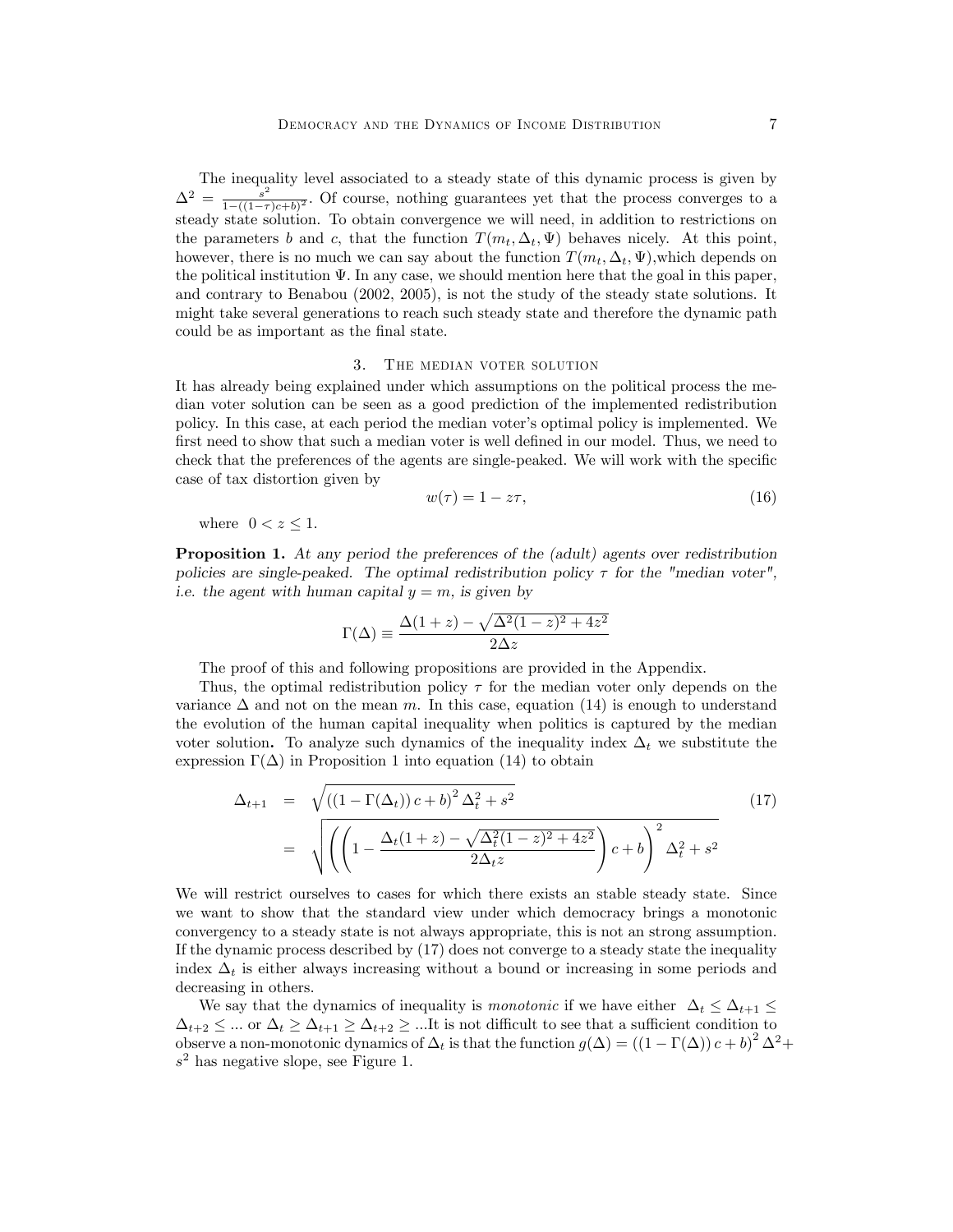

Figure 1: Example of  $g'(\Delta)$ <0 and non-monotonic dynamics of  $\Delta_t$ 

**Proposition 2.** If for all t we have  $b < \frac{c}{2z}$  $\left(\frac{-\Delta_t(1-z)^2}{\sqrt{\Delta_t^2(1-z)^2+4z^2}}+1-z\right)$  $\overline{ }$ then  $g'(\Delta_t) < 0$ , and the dynamics of  $\Delta_t$  is non-monotonic.

It is clear that our restrictions on the parameters  $b, c$  and  $z$  do not exclude the possibility that the inequality in the proposition holds. Such inequality is more likely to hold the greater the parameter c is and the smaller the parameter  $b$  is<sup>5</sup>. Recall that b measures the externality of the parents human capital and  $c$  measures the efficiency of the education resources on the son's human capital production function. When  $g'(\Delta_t) < 0$  the dynamics of  $\Delta_t$  might be characterized by "over-shooting" in the inequality index. For small values of  $\Delta_t$  the median voter's optimal tax rate is low and as a consequence the value of  $\Delta_{t+1}$ is high. On the other hand, when  $\Delta_t$  is high the median voter's optimal tax policy is very redistributive and the inequality in the next generation,  $\Delta_{t+1}$ , will be low. Notice that a progressive redistribution policy implies a more equal distribution of consumption and a more equal distribution of resources spent on the education of children. Thus, it is intuitive that "over-shooting" is more likely to happen when  $b$  is small and  $c$  is large.

Table 1 shows an example of "over-shooting" for realistic values of the parameters<sup>6</sup>. The last column gives,  $V$ , the variance of the log after-tax income. Since the share of income invested in education is the same for all families the variance  $V$  also indicates the variance in log consumption. The index of inverse measure of social mobility,  $b + c(1 - \tau)$ , goes from 0:39 in the Örst generation to 0:61 in the second generation, which are values within the range of the empirical estimations<sup>7</sup> (see Benabou 2002, Black and Devereux

<sup>&</sup>lt;sup>5</sup>In particular, if  $b = 0$  we always have  $g'(\Delta_t) < 0$ .

<sup>6</sup> The Mathematica program used to obtain this example and the ones in the following sections is available upon request.

<sup>7</sup> Interestingly, this index of social mobility does not change monotonically. See Nybom and Stuhler (2013) for a model where this also occurs, albeit for different reasons unrelated to the democratic process analyzed here.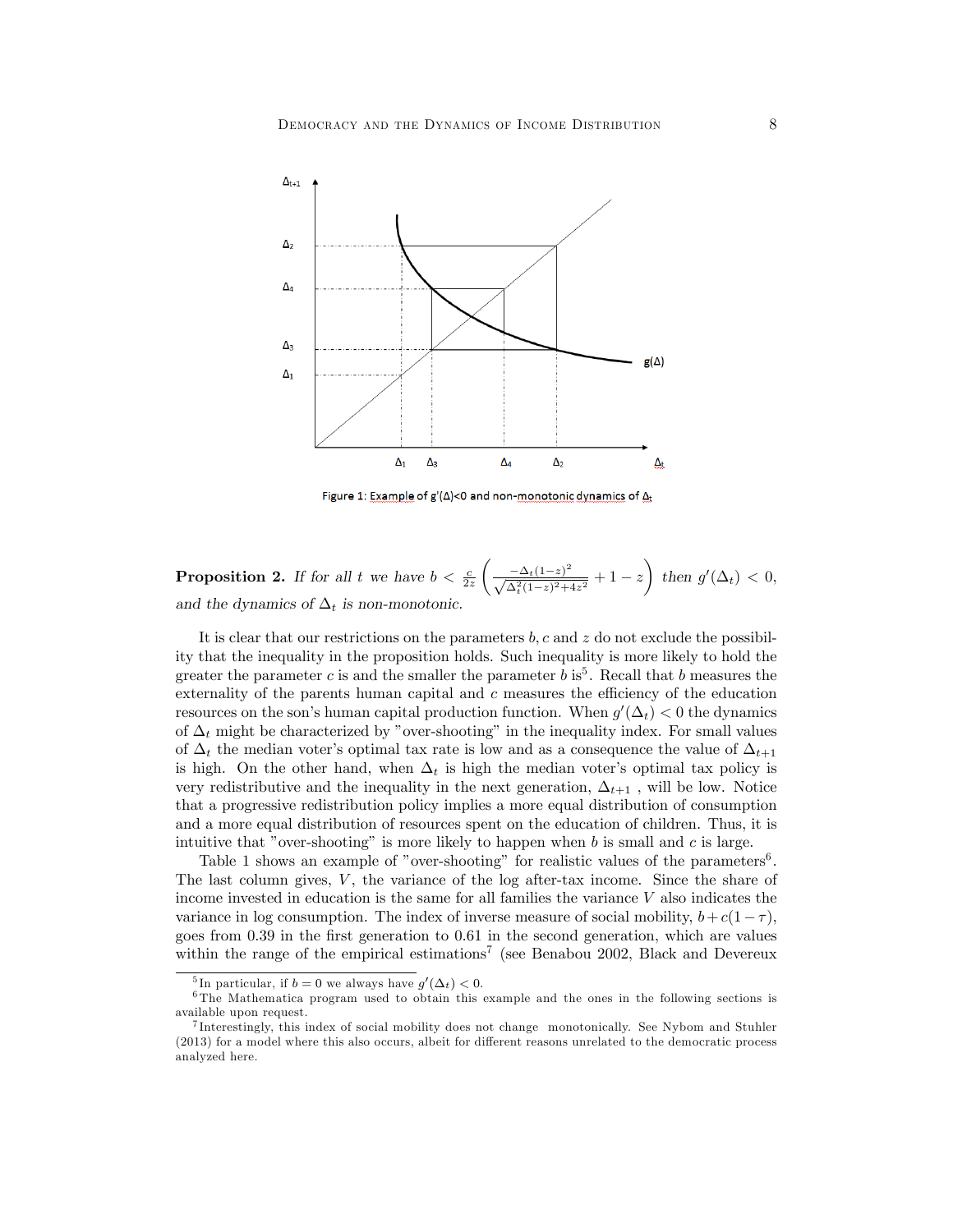2011).

| Median Voter Solution                |         |         |         |  |
|--------------------------------------|---------|---------|---------|--|
|                                      |         | $\tau$  | V       |  |
| $t=1$                                | 1.2.    | 0.629   | 0.445   |  |
| $t=2$                                | 0.847   | 0.351   | 0.549   |  |
| $t=3$                                | 0.875   | 0.382   | 0.540   |  |
| $t=4$                                | 0.872   | 0.379   | 0.541   |  |
| steady state                         | 0.87195 | 0.37968 | 0.54088 |  |
| $z = 0.4, b = 0.1, c = 0.8, s = 0.7$ |         |         |         |  |

## Table 1

In the first generation the inequality is high,  $\Delta_1 = 1.2$ , the corresponding tax policy is very progressive,  $\tau_1 = 0.629$ , and as a consequence the distribution of resources spent on education is quite equal. It follows that the inequality in the next generation is quite low,  $\Delta_2 = 0.847$ , which makes for a less progressive tax policy,  $\tau_2 = 0.351$  and a more unequal distribution of resources spent on education. Thus, in the third generation inequality goes up to  $\Delta_3 = 0.875$  which implies a more progressive tax policy and so on.

The previous example is robust to changes of the values of the parameters as long as b remains relative low and c high. If, for example, we take  $b = 0.2$  there is no longer overshooting and the variance converges monotonically to the steady state value. However, the aim of the paper is just to show the logic behind the possibility of over-shooting, i.e. of a non-monotonic dynamic.

Providing a more general model would require adding new features as, for example, elastic labor supply which would make the analysis less transparent. The economic model in Benabou  $(2005)$  provides a more general technologic specification, in particular, the income,  $m$ , of an adult in generation  $t$  is given by

$$
m_t = \sigma_t \ h_t^{\gamma} \ l_t^{\delta} \tag{18}
$$

where  $l_t$  is effort,  $\sigma_t$  is a productivity shock and  $h_t$  denotes, as in this paper, the level of human capital. Providing effort is costly and at the moment of choosing the tax policy  $\tau$  the agent does not know the realization of the productivity shock  $\sigma_t$ . Thus, the tax policy plays a twofold role in this model; as a redistribution mechanism and as an insurance policy. The cost of adopting this more general approach is that we cannot obtain simple analytical results, like the one in Proposition 2, which clarify the conditions for a non-monotonic dynamics of inequality. However it is important to know whether our results depend critically on the restrictive assumptions used in our model. To this end we provide in the Appendix a numerical example of non-monotonic dynamics for the technology specified in Benabou $(2005)$ . Thus, our result is not due to the simplicity of the model used here, and the same kind of result is obtained with a more general model.

# 4. IDEOLOGICAL PARTY COMPETITION

One might wonder whether the over-shooting result obtained in the previous section depends critically on the median-voter approach adopted there. Thus, our next task is to show that a similar result can be obtained for more realistic political institutions. In this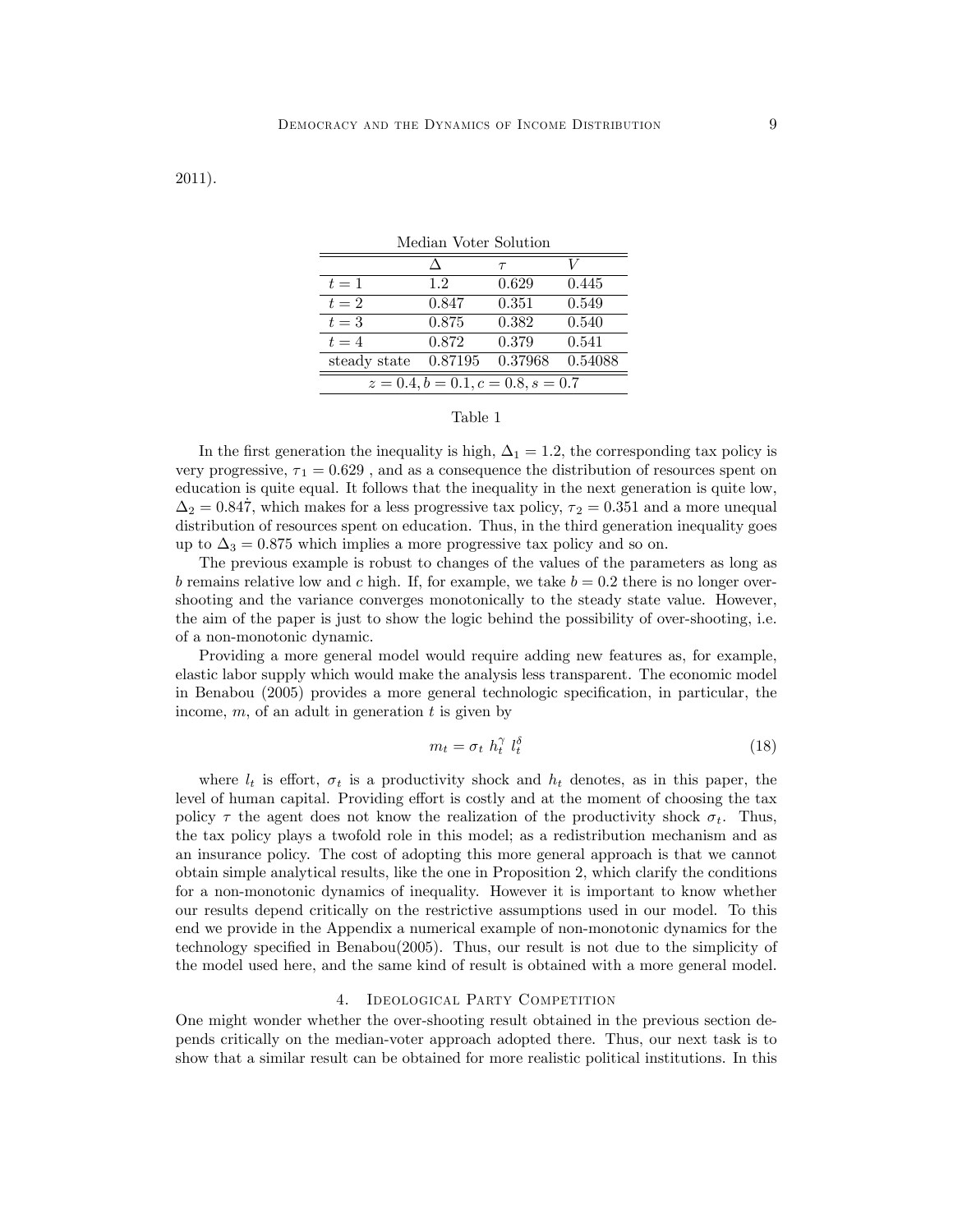section we analyze a two ideological party competition model so that the political equilibrium will be different from the one in the median voter model. There are several possible modelling choices with respect to the following four main features of party competition (see Roemer 2000): i) the way party ideology is determined; ii) the information parties have about voters' preferences; iii) the possibility that parties make credible commitments on policy and iv) whether the policy implemented coincides with the platform announced by the winning party or not. We will assume that the ideology of the parties is exogenously given, parties have perfect information about the distribution of voters' preferences but can't make credible policy commitments, and the implemented policy is a weighted combination of the two platforms announced by the parties. All these assumptions have been used in other papers on political competition (see for example Alesina Rosenthal 1995, Gomberg et al 2000) and here we adopted them for simplicity. The main technical problem arising when the median voter approach is abandoned is the difficulty of proving existence of equilibrium of the game played by parties and the almost impossibility of obtaining explicit solutions<sup>8</sup> (see Roemer 2001). Hence, we are trying to model ideological party competition in the most simple way but still yielding an equilibrium outcome different from the one in the median voter approach. In any case, the same type of results provided in this section can be obtained with more complex models. For example, the ideology of the parties can be made endogenous as in Baron (1993) and Gomberg at al. (2004), the parties might have imperfect information about voters so that the election outcome is not deterministic anymore and the implemented policy coincides with the (credible) platform announced by the winning party<sup>9</sup>.

We describe now the details of the political institution analyzed in this section. There are two parties  $L$  and  $R$ . Parties have preferences on the set of possible tax policies. The preferences of party  $L(M)$  coincide with the preferences of an agent with human capital level in the  $p^{l}$  ( $p^{r}$ ) percentile of the distribution. This percentile remains the same over time and it is known by all agents. Recall that at each period  $t$  the distribution of  $y$  is lognormal and denoted by  $F(h; m_t, \Delta_t)$ . This implies that the distribution of  $y = \log h$  is normal and we denote it by  $F_y(y; m_t, \Delta_t)$ . Thus, at period t the preferences of L are given by the preferences of agent  $y_t^l$  where

$$
p^{l} = F_{y}(y_t^{l}; m_t, \Delta_t)
$$
  
=  $\Phi(\frac{y_t^{l} - m_t}{\Delta_t})$  (19)

and where  $\Phi$  denotes the standard Normal distribution. Let  $M^l = \Phi^{-1}(p^l)$ , then from (19) we have

$$
\frac{y_t^l - m_t}{\Delta_t} = M^l \tag{20}
$$

In a similar way for party  $R$  we have

$$
\frac{y_t^r - m_t}{\Delta_t} = M^r \tag{21}
$$

<sup>8</sup> In the probabilistic voting model of Coughlin (1992) and Lindbeck and Weibull (1987) equilibrium exists under very general conditions, but the two parties propose the same policy, and in this section we want to consider cases where that does not happen.

<sup>9</sup>Numerical results for this type of model with endogenous formation of ideologies are available upon request.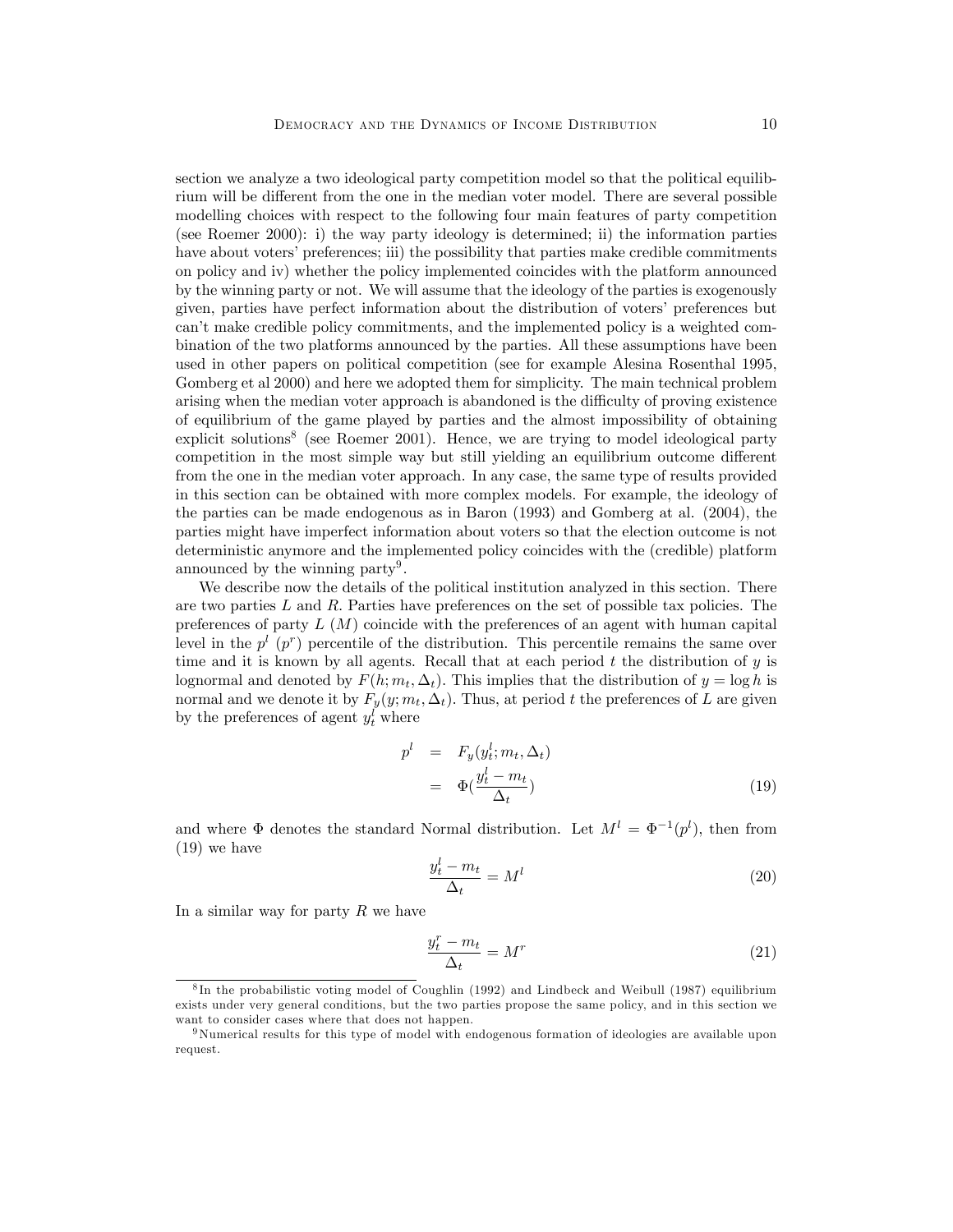Thus, once the distribution of y has been standardized,  $M<sup>i</sup>$  is the value of the agent represented by party i.

At the beginning of each period t party L proposes policy  $\tau_t^l$  and party R proposes policy  $\tau_t^r$ . Agents vote for the policy they like the most according to their preferences  $v(\tau; y)$ . The outcome of the election will determine, in a way explained later on, the implemented policy for that period. Since agents know the ideology of the parties and there is not possibility of making credible policy commitments we assume that the proposals of parties coincide with their ideal policy. From the first order conditions  $\frac{\partial v(\tau,y^l)}{\partial \tau} = 0$  we can compute the ideal policy for party  $i$  as the solution to

$$
\frac{w'(\tau)}{w(\tau)} + m + \Delta^2 (1 - \tau) - y^i = 0
$$

Continuing with the specific function  $w(\tau) = 1-z\tau$  and using (20) this first order condition can be written as,

$$
-z + \Delta^{2}(1 - \tau)(1 - z\tau) - M^{i}\Delta(1 - z\tau) = 0
$$
\n(22)

Notice that the solution to  $(22)$  does not depend on m, so that the optimal policy depends only on  $\Delta$ . We write the solution to (22) as  $\Gamma(\Delta; M^i)$  and it is easy to check that

$$
\Gamma(\Delta; M^{i}) = \frac{1+z}{2z} + \frac{-M^{i}z - \sqrt{\left(\Delta(1 - z + zM^{i})^{2} + z^{2}4\right)}}{2\Delta z}, i = l, r \tag{23}
$$

The median agent has  $M = 0$  and in that case the policy  $\Gamma(\Delta; 0)$  coincides with the ideal policy of the median agent calculated in the previous section and given by  $\Gamma(\Delta)$  in (39).

Thus, at period t, party L proposes  $\tau_t^l = \Gamma(\Delta_t; M^l)$  and party R proposes  $\tau_t^r =$  $\Gamma(\Delta_t; M^r)$ . A voter of type y votes for policy  $\tau_t^l$  whenever  $v(\tau_t^l; y) \ge v(\tau_t^r; y)$ . Let the fraction of agents voting for L at period t be denoted by  $V_t$ . We assume that the implemented policy at  $t$  is given by

$$
\tau_t = V_t \tau_t^l + (1 - V_t) \tau_t^r \tag{24}
$$

Thus, the implemented policy can be seen as a political compromise between the two proposals. The justiÖcation for this approach can be found in, for example, Alesina-Rosenthal (1995), and Ortuño-Ortín (1997). It is important to note that our results do not depend on this assumption on the implemented policy. We could alternatively assume that parties can announce credible policy proposals -so that  $\tau_t^i$  doesn't need to be equal to  $\Gamma(\Delta; M^i)$ - and the party that obtains most votes implements its announced policy. However, both parties will propose, at equilibrium, the ideal policy of the median voter. In order to obtain a result different from the median voter solution it would be needed to introduce uncertainty about the distribution of voters. In that case, the outcome of the election is not deterministic and the implemented policy in one period would be the average or expected winning policy. Since we want to keep the model as simple as possible the "political compromise approach" of equation  $(24)$  seems more convenient<sup>10</sup>.

In the previous section we showed that agents have single peaked preferences. Hence, given the two proposals  $\tau_t^l$  and  $\tau_t^r$  there will be a type  $y_t'$  who is indifferent between those

<sup>&</sup>lt;sup>10</sup> Since in our model a period coincides with the life span of an adult agent, actually many elections take place during such a period. Say that in each of those election party  $L$  wins with a probability given by its expected vote share V: Then, equation (24) could be seen as an average of the implemented tax policies during those periods.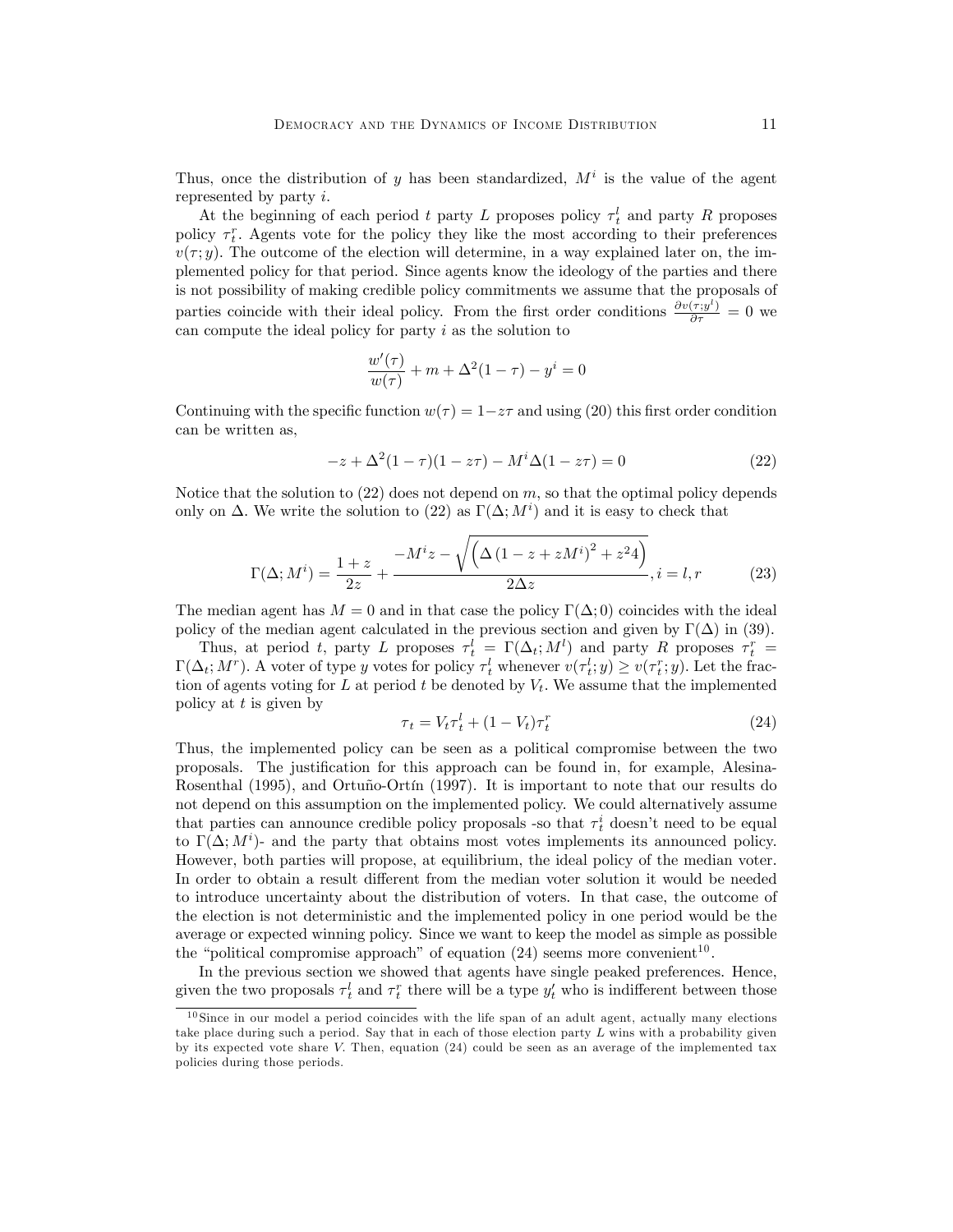two proposals, and all the agents with  $y < y'_t$  prefer  $\tau_t^l$  and all the agents with  $y > y'_t$ prefer  $\tau_t^r$ . Thus, the indifferent type is such that  $v(\tau_t^l; y_t') = v(\tau_t^r; y_t')$ , and using (9) we can solve for  $y_t'$ 

$$
y_t' = m_t + \frac{\log\left[\frac{w(\tau_t^r)}{w(\tau_t^l)}\right] + \frac{\Delta_t^2}{2}\left(\left(1 - \tau_t^l\right)^2 - \left(1 - \tau_t^r\right)^2\right)}{\tau_t^r - \tau_t^l}
$$
\n(25)

The share of agents voting for party L is  $V_t = F_y(y'_t; m_t, \Delta_t)$ . Since  $F_y$  is a normal distribution we have  $F_y(y'_t; m_t, \Delta_t) = \Phi(\frac{y'_t - m_t}{\Delta_t}),$  and by (25) we have

$$
V_t = \Phi(\frac{y'_t - m_t}{\Delta_t})
$$
  
= 
$$
\Phi\left(\frac{\log\left[\frac{w(\tau_t^r)}{w(\tau_t^t)}\right] + \frac{\Delta_t^2}{2}\left(\left(1 - \tau_t^l\right)^2 - \left(1 - \tau_t^r\right)^2\right)}{\Delta_t(\tau_t^r - \tau_t^l)}\right)
$$
(26)

and substituting  $\tau_t^l$  and  $\tau_t^r$  in (26) for the expressions in (23) we get

$$
V_t = V_t(\Delta_t) \equiv \Phi \left( \frac{\log \left[ \frac{w(\Gamma(\Delta_t;M^l))}{w(\Gamma(\Delta_t;M^r))} \right] + \frac{\Delta_t^2}{2} \left( \left( 1 - \Gamma(\Delta_t;M^l) \right)^2 - (1 - \Gamma(\Delta_t;M^r))^2 \right)}{\Delta_t(\Gamma(\Delta_t;M^r) - \Gamma(\Delta_t;M^l))} \right)
$$
(27)

Notice that the only variable in (27) is the variance  $\Delta_t$ , so that the share of votes obtained by party L,  $V_t(\Delta_t)$ , is a function of just  $\Delta_t$ . Hence, the implemented policy at period t depends on  $\Delta_t$  and is given by

$$
\tau_t = \tau(\Delta_t) \equiv V_t(\Delta_t)\Gamma(\Delta_t; M^l) + (1 - V_t(\Delta_t))\Gamma(\Delta_t; M^r)
$$
\n(28)

From equation  $(14)$  and  $(28)$  the variance of y follows now the process

$$
\Delta_{t+1} = \sqrt{((1 - \tau(\Delta_t)) c + b)^2 \Delta_t^2 + s^2}
$$
 (29)

A sufficient condition to obtain over-shooting in the dynamics of  $\Delta_t$  is that the slope of  $\sqrt{((1 - \tau(\Delta_t)) c + b)^2 \Delta_t^2 + s^2}$  be negative. Contrary to the previous section, here we cannot get an analytical expression for  $\tau(\Delta_t)$  so that it is not possible to sign such slope. Thus, we have to rely on numerical simulations. It turns out to be quite easy to generate realistic and robust examples showing over-shooting. Table 2 shows the result for the same economy as the one in Table 1 and with the Left party representing and agent with human capital in the 40th percentile and the Right party representing an agent in the 60th percentile. As in the median voter case, we can only provide this type of result if the parameter  $b$  is low and  $c$  is large.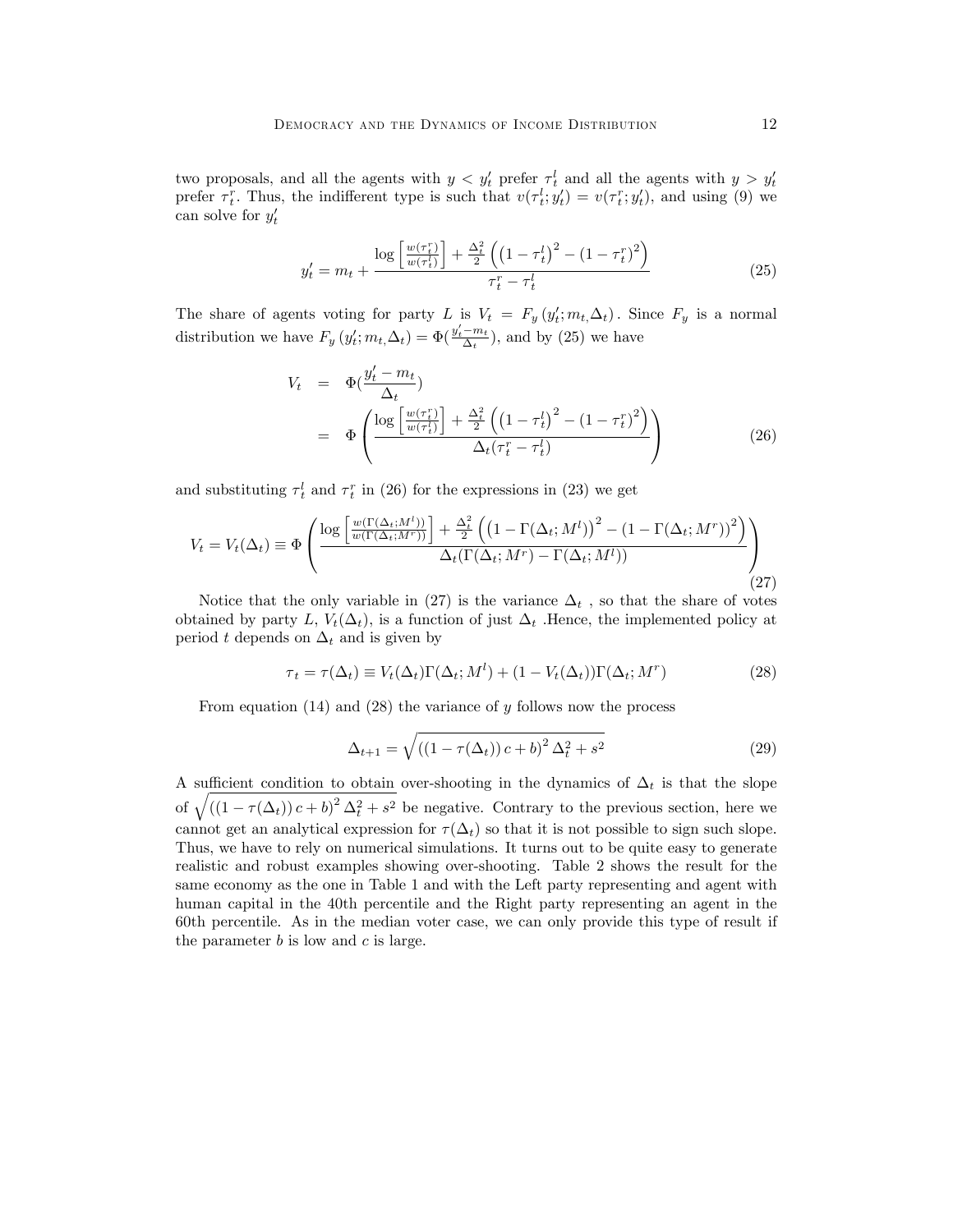Ideological Party Competition

| Tueological Party Competition        |       |        |       |  |
|--------------------------------------|-------|--------|-------|--|
|                                      | Л     | $\tau$ | V     |  |
| $t=1$                                | 1.2.  | 0.658  | 0.408 |  |
| $t=2$                                | 0.830 | 0.295  | 0.585 |  |
| $t=3$                                | 0.891 | 0.376  | 0.555 |  |
| $t=4$                                | 0.880 | 0.362  | 0.561 |  |
| steady state                         | 0.882 | 0.365  | 0.560 |  |
| $z = 0.4, b = 0.1, c = 0.8, s = 0.7$ |       |        |       |  |
| $p^l = 40\%, p^r = 60\%$             |       |        |       |  |
| Table 2                              |       |        |       |  |

Thus, the possibility of non-monotonic income distribution dynamics is not exclusive of the median voter approach and it can be observed under more general models of

democracy.

### 5. Final comments

We have developed a simple overlapping generation model where the income and the human capital of an agent depend on the educational resources their parents spent on him, on his parents human capital and on his innate abilities. There is redistribution at each generation which is the result of a democratic political process. We show that democracy does not always bring non-monotonic reductions in inequality over time. We left for future work the development of a more complete model that includes capital and a more realistic demography in which coexist simultaneously many generations, not just parents of the same age and children of the same age. It would also be important to analyze the modelís predictions on the growth rate, and if the empirical evidence is consistent with these predictions.

### **REFERENCES**

- [1] Alesina, A. and H. Rosenthal (1995), Partisan Politics, Divided Government, and the Economy, New York: Cambridge University Press.
- $[2]$  Alesina, A. and H. Rosenthal (1996), "A theory of divided government," *Economet*rica 64, 1311-1343.
- [3] Alesina, A., and E. L. Glaeser (2004). Fighting Poverty in the U.S. and Europe: A World of Difference. New York: Oxford University Press.
- [4] Alesina, A. and G. Angeletos, (2005), "Fairness and Redistribution," American Economic Review, 95, 960-980.
- [5] Azzimonti, M., de Francisco, E. and P. Krusell, (2006),"Median-voter Equilibria in the Neoclassical Growth Model under Aggregation," Scand. J. of Economics, 108, 587-606.
- [6] Atkinson, A.B. (2003), "Income Inequality in OECD countries: Data and Explanations," CESifo WP 881.
- [7] Atkinson, A.B. and S. Voitchovsky, (2011), "The Distribution of Top Earnings in the UK since the Second War World," Economica, 78, 440-459.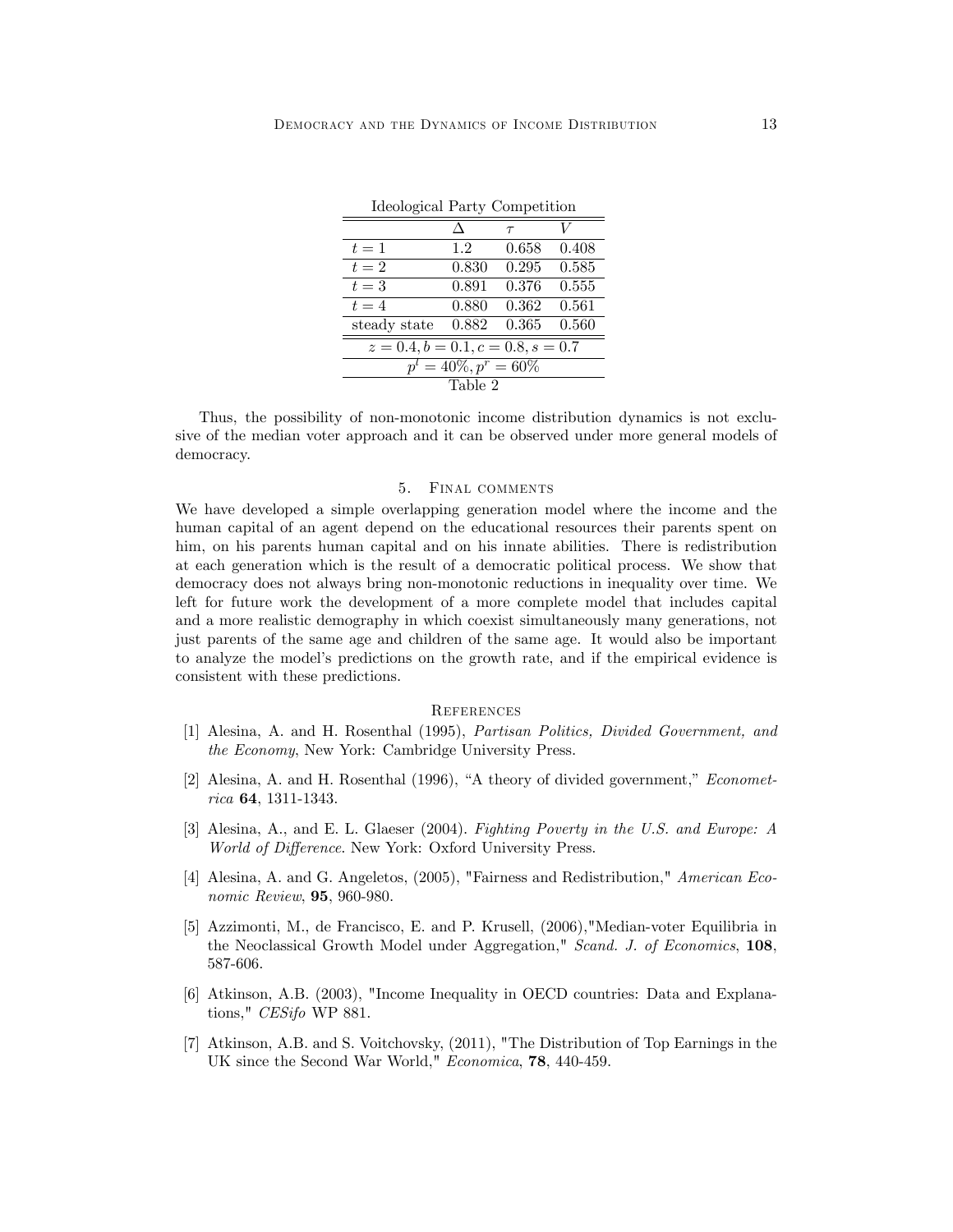- [8] Atkinson, A.B., Piketty, T., and E. Saez, (2011), "Top Incomes in the Long Run of History," Journal of Economic Literature, 49(1), 3-71.
- [9] Baron, D.P., (1993), "Government formation and endogenous parties," American Political Science Review, 87, 34-47.
- [10] Benabou, R. (1996), "Inequality and Growth", *NBER Macroeconomics Annual*, B. Bernanke and J. Rotemberg, eds., 11-74.
- [11] Benabou, R. and E. A. Ok,  $(2001)$ , "Social Mobility and the Demand for Redistribution: The POUM Hypothesis", Quarterly Journal of Economics, 116, 447-487.
- [12] Benabou, R. (2002), "Tax and Education Policy in a Heterogeneous-Agent Economy: What Levels of Redistribution Maximize Growth and Efficiency?", Econometrica 70 (2), 481-517.
- [13] Benabou, R. (2005), "Inequality, Technology and the Social Contract," in Handbook of Economic Growth, vol1 B, edited by P. Aghion and S. Durlafau, Elsevier B.V. DOI: 10.1016/S1574-0684(05)01025-7
- [14] Black, S.E. , and P. Devereux, (2011), "Recent Developments in Intergenerational Mobility," in *Handbook of Labor Economics*, ed. by O. Ashenfelter and D. Card, vol 4A. Elsevier.
- [15] Coughlin, Peter J., (1992), Probabilisitc Voting Theory, New York: Cambridge University press.
- [16] Desmet, K., Ortuño-Ortín, I. and S. Weber, (2009), "Linguisitc Diversity and Redistribution", Journal of the European Economic Association, 7(6): 1291-1318.
- [17] Gomberg, A., Marhuenda, F. and I. Ortuño-Ortín, (2004), "A Model of Endogenous Political Platforms," Economic Theory 24, 373-394.
- [18] Hassler, J., J.V: Rodríguez-Mora, Storesletten, K. and F. Zilibotti, (2003), The Survival of the Welfare State," American Economic Review, 93, 87-112.
- [19] Hassler, J., Krusell, P., Storesletten, K. and F. Zilibotti, (2005), "The Dynamics of Government," Journal of Monetary Economics, 52, 1331-1358.
- [20] Hirshman, A. (1982), Shifting Involvements: Private Interest and Public Action, Princeton: Princeton University Press.
- [21] Ichino, A., Karabarbounis, L. and E. Moretti, (2011), "The Political Economy of Intergenerational Income Mobility," Economic Inquiry, 49 (1), 47-69.
- [22] Krusell, P., Quadrini, V. and J. Rios-Rull, (1997), Journal of Economic Dynamic and Control, 21, 243-272.
- [23] Lindbeck, A. and J. Weibull, (1987), "Balanced Budget Redistribution as the Outcome of Political Competition," Public Choice 52, 273-297.
- $[24]$  Meltzer, A., and S. F. Richard  $(1981)$ , "A Rational Theory of the Size of the Government," Journal of Political Economy 89, 914 927.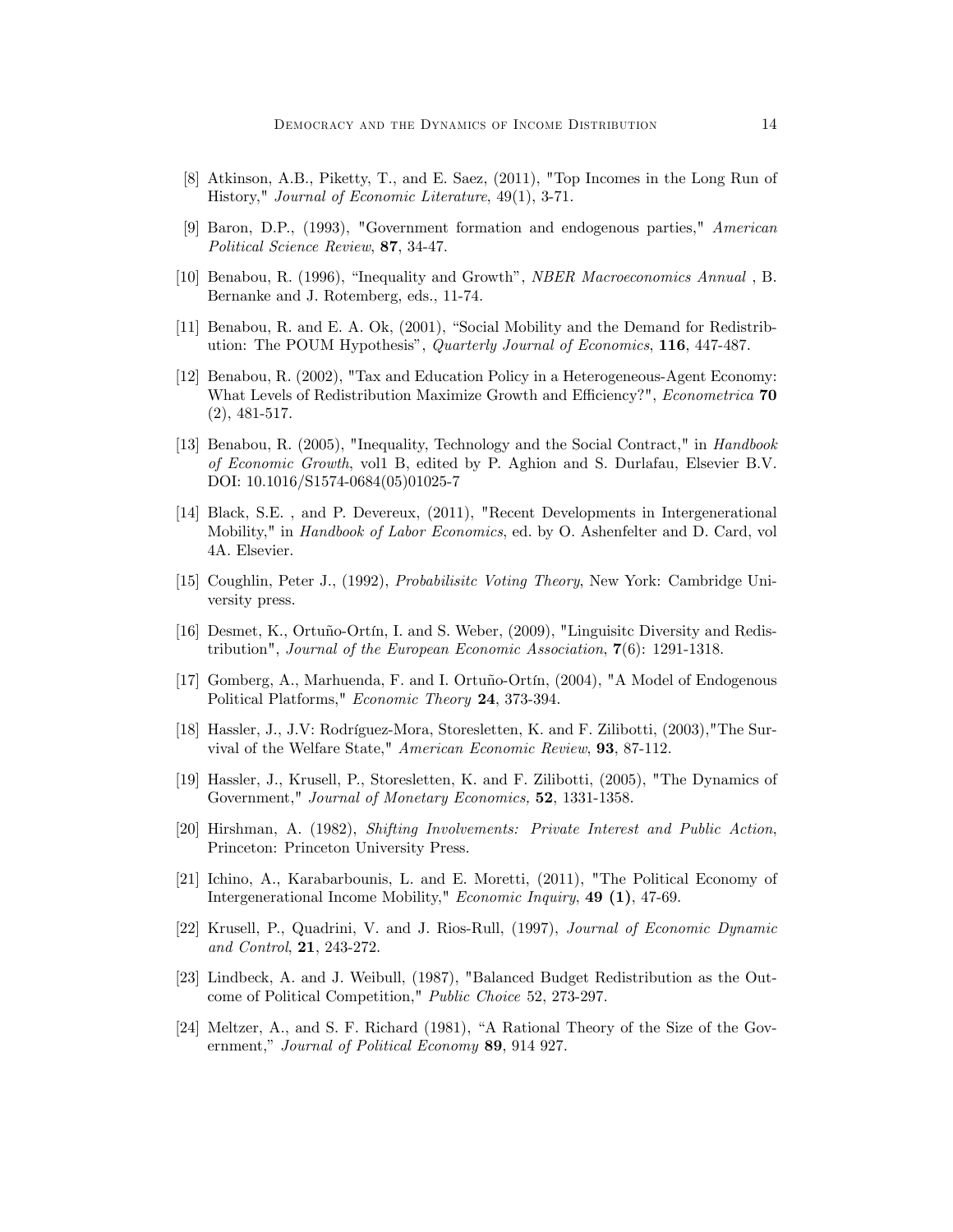- [25] Nybom, M. and J. Stuhler, (2013), "Interpreting Trends in Intergenerational Mobility", manuscript, UCL.
- [26] Ortuño-Ortin, I. (1997), "A spatial model of political competition and proportional representation," Social Choice and Welfare 14, 427-38.
- [27] Persson, T., Roland, G., and G. Tabellini, (2000), "Comparative Politics and Public Finance", Journal of Political Economy 108, 1121-1161.
- [28] Persson, T., Roland, G. and G. Tabellini (2007). "Electoral Rules and Government Spending in Parliamentary Democracies." Quarterly Journal of Political Science 2  $(2): 155 - 88.$
- [29] Roemer, J.E. (2001), Political Competition: A Theory with Applications to the Distribution of Income, Cambridge: Harvard University Press.
- [30] Roemer, J.E. (2005), Democracy, Education, and Inequality. Econometric Society Monographs; n. 40, Cambridge University Press, New York.
- [31] Wittman, D.A. (1977), "Candidates with Policy Preferences: A Dynamic Model," Journal of Economic Theory 14, 180-189.

6. Appendix

**6.1.** Proof Proposition1. We first prove that agents have single-peaked preferences. From (2) we have

$$
\frac{\partial v(\tau; y)}{\partial \tau} = \frac{w'(\tau)}{w(\tau)} + m + \Delta^2 (1 - \tau) - y \tag{30}
$$

and

$$
\frac{\partial \left(\frac{\partial v(\tau;y)}{\partial \tau}\right)}{\partial \tau} = \frac{d \left(\frac{w'(\tau)}{w(\tau)}\right)}{d\tau} - \Delta^2 \tag{31}
$$

If the expression in  $(31)$  is negative the preferences are single peaked. Hence, a sufficient condition for single-peaked preferences, and the existence of the median voter, is that

$$
\frac{d\left(\frac{w'(\tau)}{w(\tau)}\right)}{d\tau} \le 0\tag{32}
$$

We have that  $w(\tau) = 1 - z\tau$ , where  $0 < z \leq 1$ . In this case  $\frac{w'(\tau)}{w(\tau)} = \frac{-z}{1 - z\tau}$  and

$$
\frac{d\left(\frac{w'(\tau)}{w(\tau)}\right)}{d\tau} = \frac{-z^2}{()^2} < 0
$$

so that  $(32)$  is satisfied.

We next compute the optimal policy for the median voter. Notice that the median voter is identified by the median value of the log human capital, so that he is the agent with  $y = m$ . The optimal policy for an agent with human capital y must satisfy the first order condition  $\frac{\partial v(\tau;y)}{\partial \tau} = 0$ , i.e.

$$
\frac{w'(\tau)}{w(\tau)} + m + \Delta^2 (1 - \tau) - y = 0
$$
\n(33)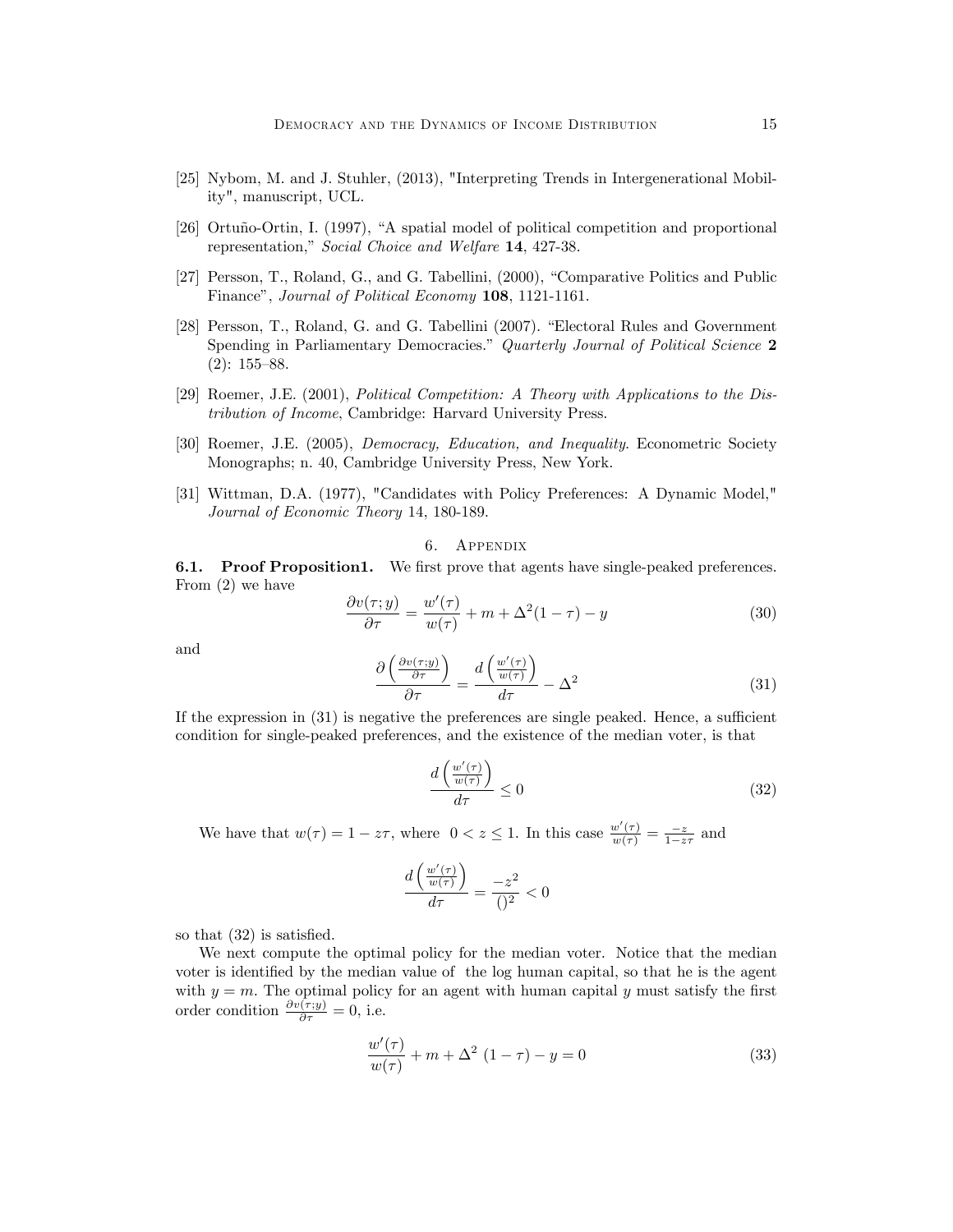for the median type agent  $y = m$  and this condition becomes

$$
-\frac{w'(\tau)}{w(\tau)} = \Delta^2 (1 - \tau) \tag{34}
$$

Notice that  $(34)$  doesn't depend on m. Hence, the optimal policy for the median voter is the solution to

$$
\frac{z}{1-z \tau} = \Delta^2 (1-\tau)
$$

which is equivalent to

$$
z = (1 - z \tau)(\Delta^2 - \Delta^2 \tau)
$$

or

$$
z = \Delta^2 - z \tau \Delta^2 - \Delta^2 \tau + z \Delta^2 \tau^2 \implies
$$
  
\n
$$
0 = \tau^2 \Delta^2 z + \tau(-z \Delta^2 - \Delta^2) + \Delta^2 - z
$$

or

$$
\tau^2 \Delta^2 z - \tau \Delta^2 (1+z) + \Delta^2 - z = 0 \tag{35}
$$

And the solution to (35) is

$$
\tau = \frac{1}{2z} \frac{\Delta + \Delta z \pm \sqrt{(\Delta^2 - 2\Delta^2 z + \Delta^2 z^2 + 4z^2)}}{\Delta}
$$
(36)

We take the negative root. To see that this is correct consider the second order condition

$$
2\tau \Delta^2 z - (1+z) \Delta^2 < 0 \Longleftrightarrow \tau < \frac{1+z}{2z}
$$
 (37)

If in (36) we take the positive root we have

$$
\tau = \frac{1}{2z} \frac{\Delta + \Delta z + \sqrt{(\Delta^2 - 2 \Delta^2 z + \Delta^2 z^2 + 4z^2)}}{\Delta}
$$
  
> 
$$
\frac{\Delta(1+z) + \sqrt{\Delta^2 (1-z)^2}}{2 \Delta z} = \frac{1}{z}
$$
 (38)

from equations (38) and (37) follows that

$$
\frac{1}{z}<\frac{1+z}{2z}
$$

which is true iff  $2z < z + z^2$ . This inequality holds iff  $z < z^2$ , i.e. it holds when  $z > 1$ which is a contradiction with the assumption that  $z \leq 1$ .

Summing up, the optimal policy for the median voter is given by the negative solution in (36), which we can rewrite as

$$
\Gamma(\Delta) \equiv \frac{\Delta(1+z) - \sqrt{\Delta^2(1-z)^2 + 4z^2}}{2\Delta z}
$$
\n(39)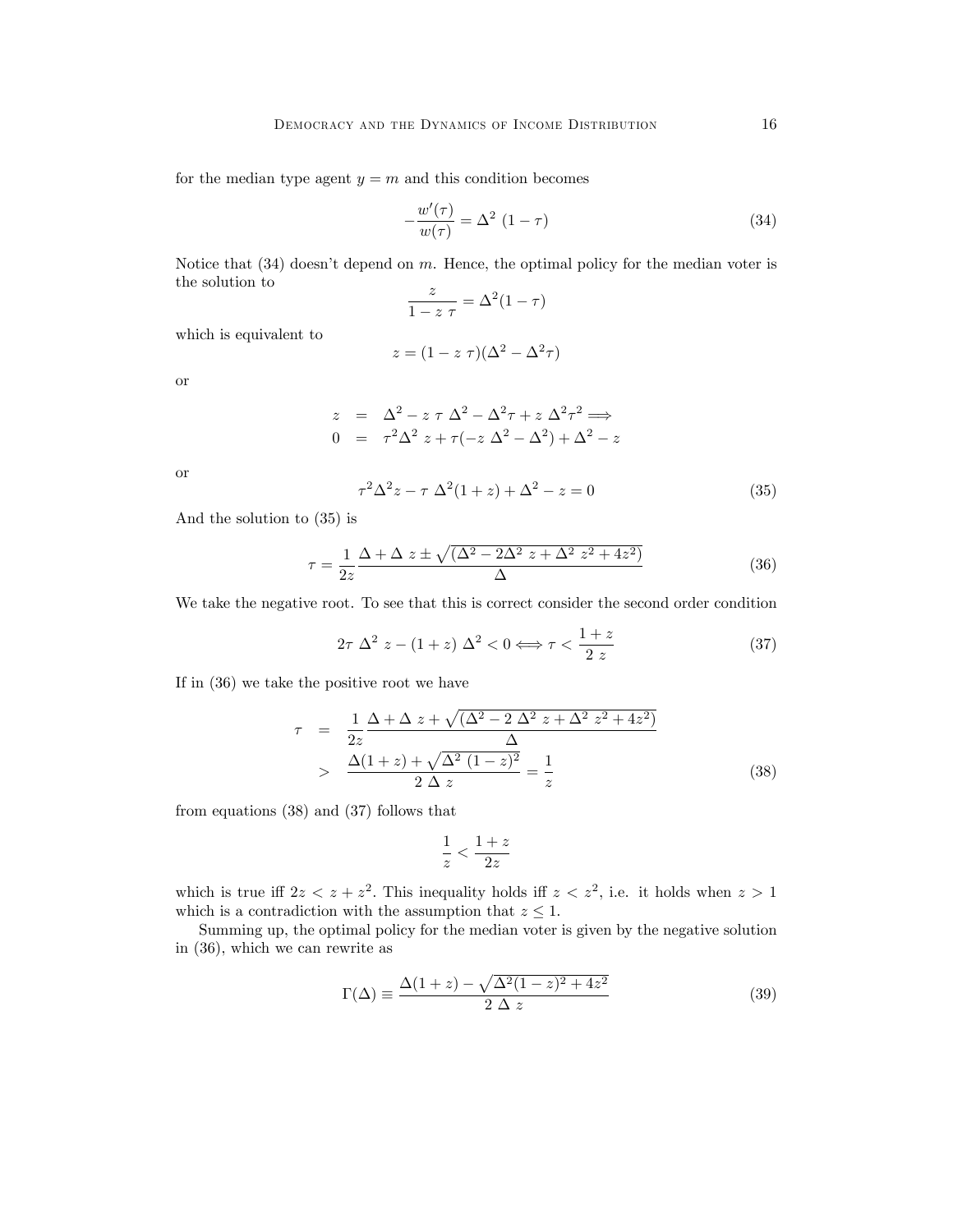**6.2.** Proof of Proposition 2. It follows from equation  $(17)$  that a sufficient condition to observe a non-monotonic (convergence to the steady state) is that the function  $g(\Delta)$  =  $((1 - \Gamma(\Delta)) c + b)^2 \Delta^2 + s^2$  has negative slope. We have

$$
g'(\Delta) = -2((1 - \Gamma(\Delta)) c + b) c \Gamma'(\Delta) \Delta^2 + ((1 - \Gamma(\Delta)) c + b)^2 2 \Delta < 0
$$

which is equivalent to

$$
g'(\Delta) < 0 \Longleftrightarrow ((1 - \Gamma(\Delta)) c + b)^2 < ((1 - \Gamma(\Delta)) c + b) c \Gamma'(\Delta) \Delta
$$

or

$$
g'(\Delta) < 0 \Longleftrightarrow (1 - \Gamma(\Delta)) \ c + b < c \ \Delta \ \Gamma'(\Delta) \tag{40}
$$

Recall that  $\Gamma(\Delta) = \frac{\Delta(1+z) - \sqrt{\Delta^2(1-z)^2 + 4z^2}}{2\Delta z}$  $\frac{\Delta (1-z) + 4z}{2\Delta z}$ . It is easy to check that

$$
\Gamma'(\Delta) = \frac{2 z}{\Delta^2 \sqrt{\Delta^2 (1 - z)^2 + 4z^2}}
$$

and substituting for  $\Gamma(\Delta)$  and  $\Gamma'(\Delta)$  in (40) we get

$$
g'(\Delta) < 0
$$
  
\n
$$
\Leftrightarrow
$$
  
\n
$$
(1 - \frac{\Delta (1+z) - \sqrt{\Delta^2 (1-z)^2 + 4z^2}}{2 \Delta z}) c + b < c \frac{\Delta 2 z}{\Delta^2 \sqrt{\Delta^2 (1-z)^2 + 4z^2}}
$$
 (41)

The last inequality in (41) can be written as

$$
b < c \left( \frac{2 z}{\Delta \sqrt{\Delta^2 (1 - z)^2 + 4z^2}} - 1 + \frac{\Delta (1 + z) - \sqrt{\Delta^2 (1 - z)^2 + 4z^2}}{2 \Delta z} \right) \tag{42}
$$

which is equivalent to

$$
b < c \; ( - \frac{\Delta^2 (1-z)^2 + 4z^2 + \Delta(-1+z) \sqrt{\Delta^2 (1-z)^2 + 4z^2} - 4z^2}{2 \; \Delta \; z \; \sqrt{\Delta^2 (1-z)^2 + 4z^2}})
$$

and simplifying

$$
g'(\Delta) < 0 \Leftrightarrow b < \frac{c}{2z} \left( \frac{-\Delta (1-z)^2}{\sqrt{\Delta^2 (1-z)^2 + 4z^2}} + 1 - z \right) \tag{43}
$$